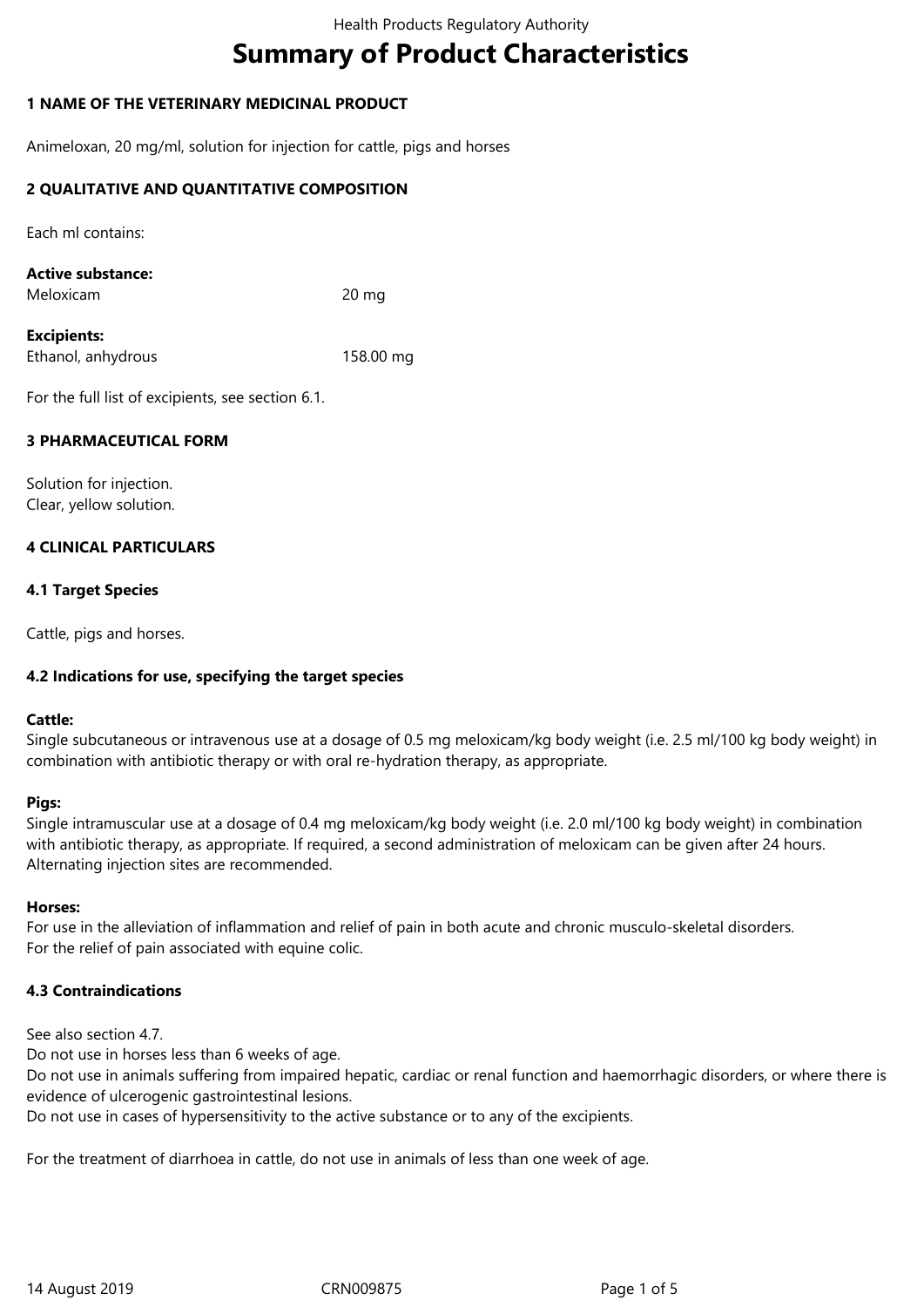#### Health Products Regulatory Authority

## **4.4 Special warnings for each target species**

Treatment of calves with Animeloxan 20 minutes before dehorning reduces post-operative pain. Animeloxan alone will not provide adequate pain relief during the dehorning procedure. To obtain adequate pain relief during surgery co-medication with an appropriate analgesic is needed.

## **4.5 Special precautions for use**

## **Special precautions for use in animals**

If adverse reactions occur, treatment should be discontinued and the advice of a veterinarian should be sought. Avoid use in very severely dehydrated, hypovolaemic or hypotensive animals which require parenteral rehydration, as there may be a potential risk of renal toxicity.

In case of inadequate relief of pain when used in the treatment of equine colic, careful re-evaluation of the diagnosis should be made as this could indicate the need for surgical intervention.

#### **Special precautions to be taken by the person administering the veterinary medicinal product to animals**

Accidental self-injection may give rise to pain. People with known hypersensitivity to non-steroidal anti-inflammatory drugs (NSAIDs) should avoid contact with the veterinary medicinal product.

In case of accidental self-injection, seek medical advice immediately and show the package leaflet or the label to the physician. If accidental skin contact occurs, wash the affected area thoroughly. Wash hands after use.

In view of the risk of accidental self-injection and the known adverse class-effects of NSAIDs and other prostaglandin inhibitors on pregnancy and/or embryofoetal development, the veterinary medicinal product should not be administered by pregnant women or women attempting to conceive.

## **4.6 Adverse reactions (frequency and seriousness)**

In cattle, a single subcutaneous injection can cause a non-painful swelling that lasts up to 23 days. Intravenous injection is generally well-tolerated.

In pigs, two consecutive intramuscular injections have a local irritant effect that can last up to 9 days.

In horses, a transient swelling at the injection site can occur but resolves without intervention.

In rare cases anaphylactoid reactions, which may be serious (including fatal), may occur and should be treated symptomatically.

The frequency of adverse reactions is defined using the following convention:

- very common (more than 1 in 10 animals treated displaying adverse reaction(s))
- common (more than 1 but less than 10 animals in 100 animals treated)
- uncommon (more than 1 but less than 10 animals in 1,000 animals treated)
- rare (more than 1 but less than 10 animals in 10,000 animals treated)
- very rare (less than 1 animal in 10,000 animals treated, including isolated reports)

# **4.7 Use during pregnancy, lactation or lay**

#### **Cattle and pigs:**

Can be used during pregnancy and lactation.

#### **Horses:**

Do not use in pregnant or lactating mares.

See also section 4.3.

#### **4.8 Interaction with other medicinal products and other forms of interactions**

Do not administer concurrently with glucocorticosteroids, other non-steroidal anti-inflammatory drugs or with anti-coagulant agents.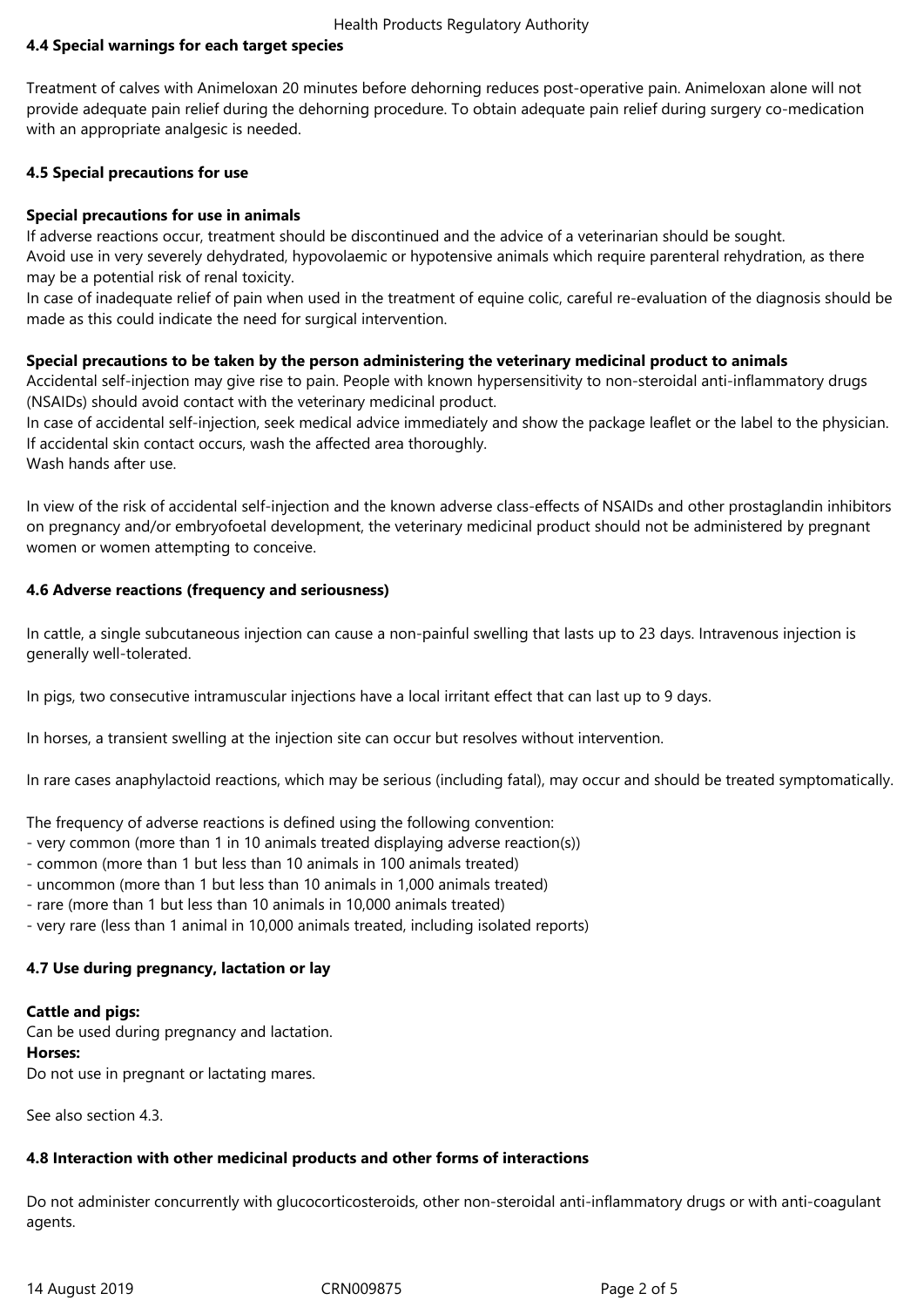## Health Products Regulatory Authority

## **4.9 Amounts to be administered and administration route**

#### **Cattle:**

Single subcutaneous or intravenous use at a dosage of 0.5 mg meloxicam/kg body weight (i.e. 2.5 ml/100 kg body weight) in combination with antibiotic therapy or with oral re-hydration therapy, as appropriate.

#### **Pigs:**

Single intramuscular use at a dosage of 0.4 mg meloxicam/kg body weight (i.e. 2.0 ml/100 kg body weight) in combination with antibiotic therapy, as appropriate. If required, a second administration of meloxicam can be given after 24 hours. Alternating injection sites are recommended.

#### **Horses:**

Single intravenous use at a dosage of 0.6 mg meloxicam/kg body weight (i.e. 3.0 ml/100 kg body weight).

#### **4.10 Overdose (symptoms, emergency procedures, antidotes), if necessary**

In the case of overdosage symptomatic treatment should be initiated.

#### **4.11 Withdrawal period(s)**

| <b>Cattle:</b><br>Meat and offal:<br>Milk: | 15 days<br>5 days |
|--------------------------------------------|-------------------|
| Pigs:<br>Meat and offal:                   | 8 days            |
| Horses:<br>Meat and offal:                 | 5 days            |

Do not use in horses producing milk for human consumption.

#### **5 PHARMACOLOGICAL or IMMUNOLOGICAL PROPERTIES**

Pharmacotherapeutic group: Anti-inflammatory and antirheumatic products, non-steroids (oxicams) ATCvet code: 0M01AC0

#### **5.1 Pharmacodynamic properties**

Meloxicam is a non-steroidal anti-inflammatory drug (NSAID) of the oxicam class which acts by inhibition of prostaglandin synthesis, thereby exerting anti-inflammatory, analgesic, anti-exudative and antipyretic effects. It reduces leukocyte infiltration into the inflamed tissue. To a minor extent it also inhibits collagen-induced thrombocyte aggregation. Meloxicam also has anti-endotoxic properties because it has been shown to inhibit production of thromboxane  $B_2$  induced by E. coli endotoxin administration in calves, lactating cows and pigs.

#### **5.2 Pharmacokinetic particulars**

#### **Absorption**

In pigs, maximum plasma concentrations of meloxicam were reached at 1.0 h post administration of single intramuscular administration of Animeloxan 20 mg/ml at a dose of 0.4 mg meloxicam/kg body weight.

In cattle, maximum plasma concentrations of meloxicam were reached at 6.8 h post single subcutaneous administration of *Animeloxan 20 mg/ml* at a dose of 0.5 mg meloxicam/kg body weight.

#### **Distribution**

More than 98 % of meloxicam is bound to plasma proteins. The highest meloxicam concentrations are to be found in liver and kidney. Comparatively low concentrations are detectable in skeletal muscle and fat.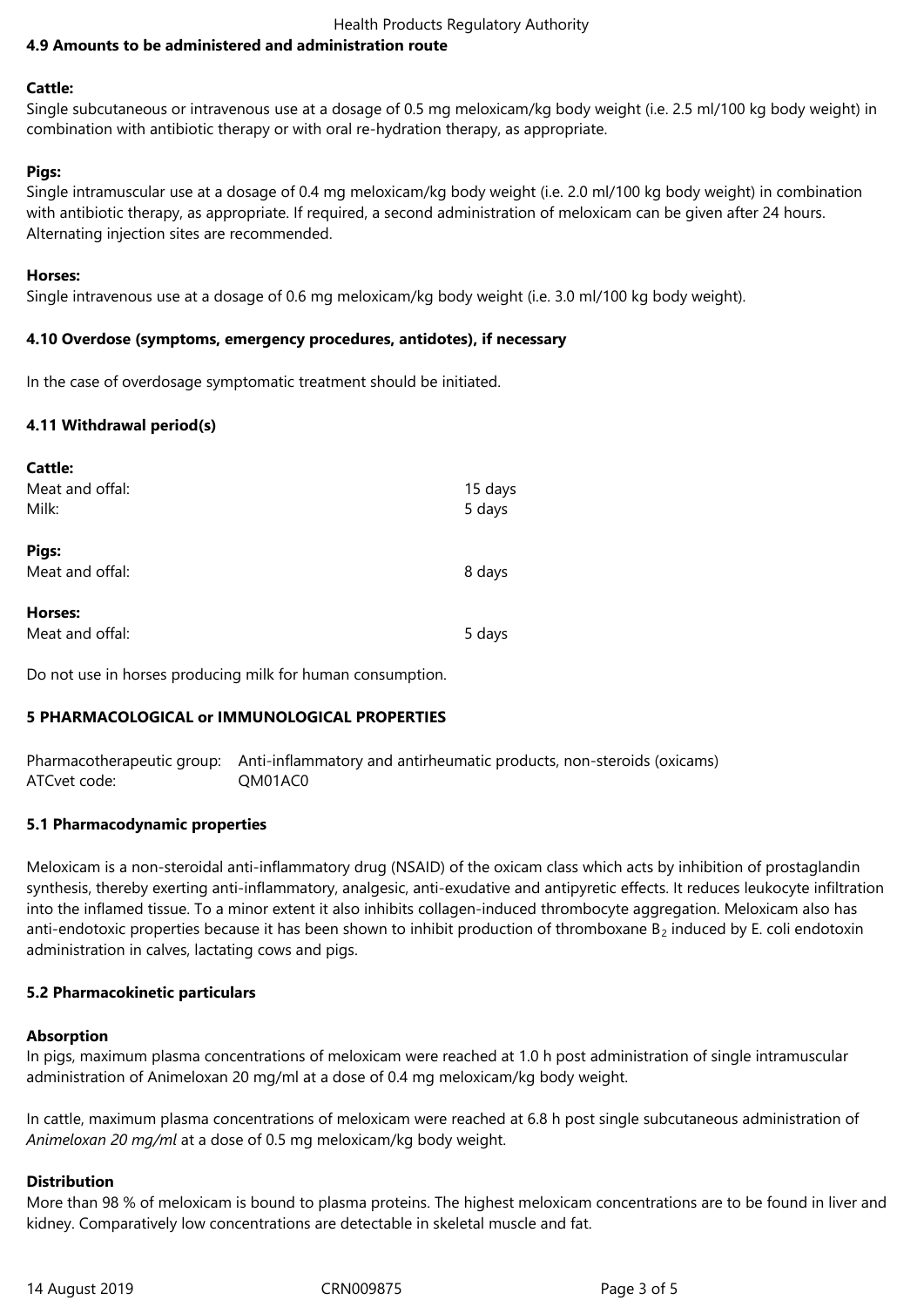## **Metabolism**

Meloxicam is predominantly found in plasma. In cattle, meloxicam is also a major excretion product in milk and bile whereas urine contains only traces of the parent compound. In pigs, bile and urine contain only traces of the parent compound. Meloxicam is metabolised to an alcohol, an acid derivative and to several polar metabolites. All major metabolites have been shown to be pharmacologically inactive. The metabolism in horses has not been investigated.

#### **Elimination**

In pigs, the mean terminal half-life was calculated to be approximately 3.2 h for meloxicam following intramuscular administration.

In cattle, the mean terminal half-life following subcutaneous administration was calculated to be approximately 14.0 h for meloxicam.

In horses, after intravenous injection meloxicam is eliminated with a terminal half-life of 8.5 hours.

Approximately 50 % of the administered dose is eliminated via urine and the remainder via faeces.

# **6 PHARMACEUTICAL PARTICULARS**

## **6.1 List of excipients**

N-Methylpyrrolidone Ethanol, anhydrous Sodium hydroxide (for pH-adjustment) Hydrochloric acid, dilute (for pH-adjustment) Water for injections

## **6.2 Major incompatibilities**

In the absence of compatibility studies, this veterinary medicinal product must not be mixed with other veterinary medicinal products.

#### **6.3 Shelf-life**

Shelf-life of theveterinary medicinal product as packaged for sale: 3 years. Shelf-life afterfirst opening the immediate packaging: 28 days.

# **6.4 Special precautions for storage**

This veterinary medicinal product does not require any special temperature storage conditions.

# **6.5 Nature and composition of immediate packaging**

Clear glass (type I) bottles of 50 ml and 100 ml, each closed with bromobutyl rubber stoppers and fixed with Aluminium caps or Aluminium/PP flip caps. Available in cardboard boxes containing: 1 x 50 ml or 12 x 50 ml 1 x 100 ml or 12 x 100 ml Not all pack sizes may be marketed.

## **6.6 Special precautions for the disposal of unused veterinary medicinal products or waste materials derived from the use of such products**

Any unused veterinary medicinal product or waste materials derived from such veterinary medicinal products should be disposed of in accordance with local requirements.